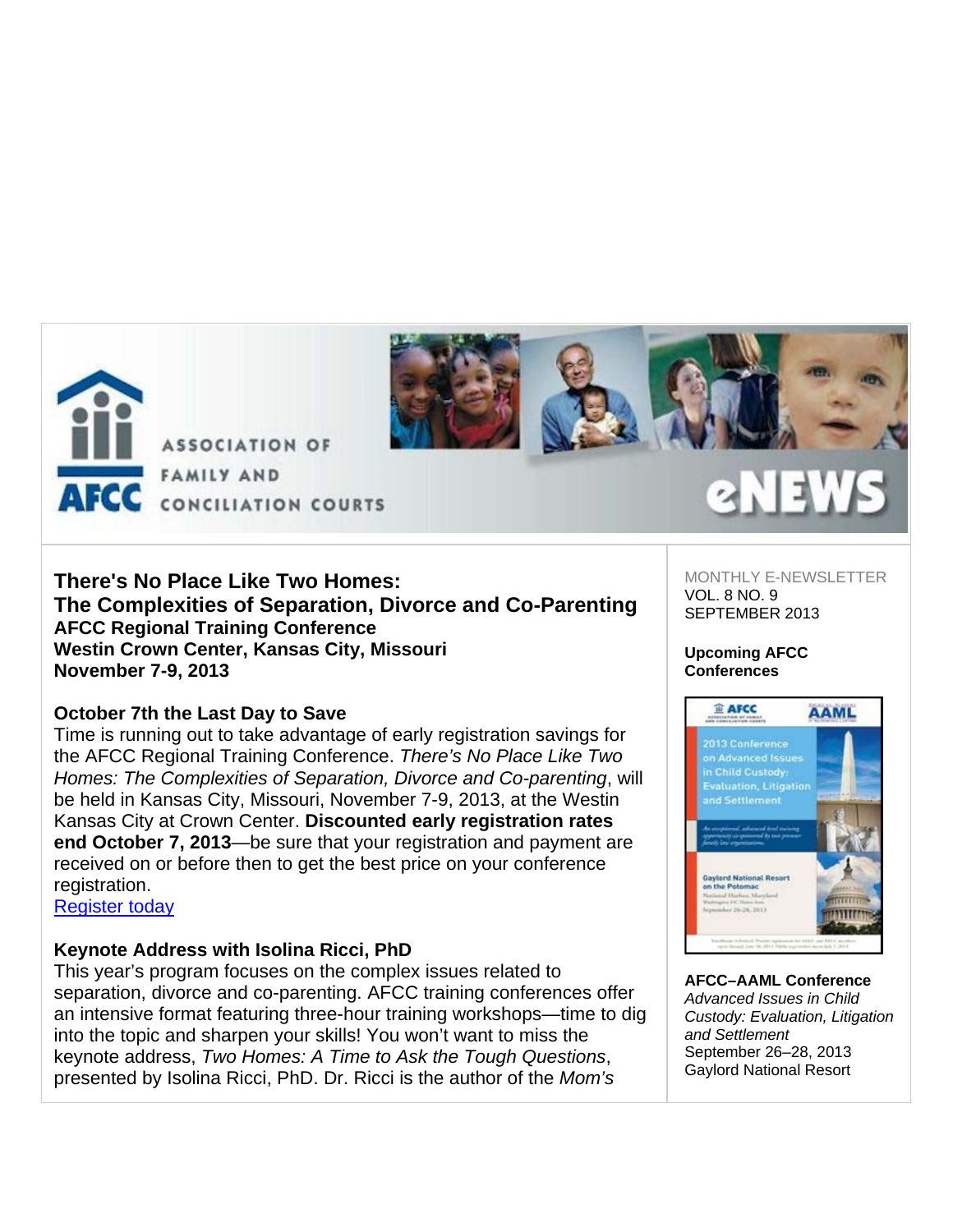*House, Dad's House* books for parents and kids. She will share her perspectives from 40+ years as a clinician, mediator and statewide coordinator of court services. Her keynote address will discuss the core challenges facing professionals, parents and children, and will offer a forecast for the future. Read more about Dr. Ricci in this month's Member Profile.

See the conference program brochure for a full description

### **Explore Kansas City**

The Westin Kansas City at Crown Center is a great location to begin exploring downtown Kansas City. Located within the Hallmark Crown Center, which features more than 85 acres of shops, restaurants and theaters, The Westin is just 10 blocks from the downtown KC Power and Light Entertainment District—with unique shops, restaurants and entertainment venues—and minutes from the renowned Country Club Plaza. Next to the hotel is Liberty Memorial, the country's only WWI Museum. The Link, a climate-controlled glass sky bridge, leads directly to Union Station, the site of prominent traveling art exhibits, the popular family-friendly interactive Science City and the Amtrak Station. Plan your visit at www.visitkc.com.

# **Member Profile**

### **Isolina Ricci, PhD, San Ramon, California**

Early in Isolina Ricci's career working with divorcing families, one of her mentors said, "There are no experts. This isn't even a field yet." More than four decades later, the field has become well-defined and Isolina is one of the leading experts on two homes and parenting after divorce. Much has changed in the forty years she has been working as a clinician, mediator, mediator trainer, and statewide coordinator for court services. Dr. Ricci will present the Keynote Address and a full-day preconference institute at the AFCC Regional Training Conference in Kansas City.

Read more

**AFCC 51st Annual Conference in Toronto Navigating the Waters of Shared Parenting: Guidance from the Harbour**

**May 28-31, 2014 at The Westin Harbour Castle**

### **Workshop Proposal Deadline October 3**

AFCC is accepting proposals for 90-minute workshops to be presented at the 51st Annual Conference. The deadline for submission is Thursday, October 3, 2013. See the Call for Proposals for a list of topic suggestions and submission guidelines. The conference program will

National Harbor Maryland Washington, DC Metro Area More information



### **AFCC Regional Training Conference**

*There's No Place Like Two Homes: The Complexities of Separation, Divorce and Coparenting*  November 7–9, 2013 The Westin Crown Center Kansas City, Missouri More information

#### **AFCC 51st Annual Conference**

May 28-31, 2014 The Westin Harbour Castle Toronto, Ontario, Canada More information

#### **AFCC 11th Symposium on Child Custody Evaluations**

November 6-8, 2014 Westin La Cantera Hill Country Resort San Antonio, Texas

# **AFCC 52nd Annual**

**Conference** May 27-30, 2015 Hilton New Orleans Riverside New Orleans, Louisiana

**AFCC Regional Training Conference**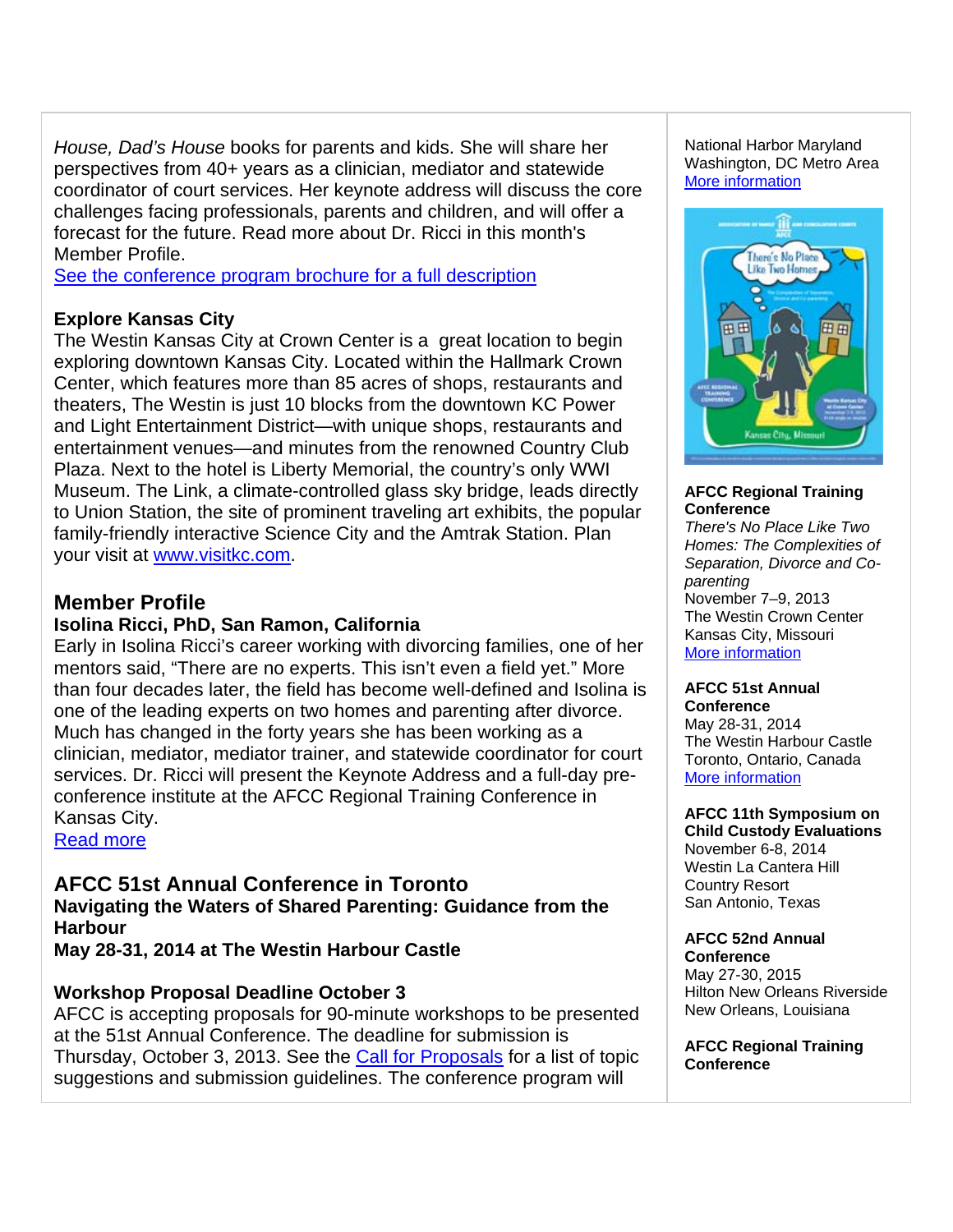be online at the end of December and the print version will be mailed in January 2014.

Submit a proposal

### **Sponsorship, Exhibit and Advertising Opportunities**

Sponsoring the AFCC annual conference, exhibiting onsite or advertising in the conference program brochure are excellent ways to share your products and services with this interdisciplinary community of family law professionals. There are many levels of sponsorship available; support AFCC while promoting your organization. Contact Erin Sommerfeld to further discuss the options. Read more

### **Ask the Experts**

### **Top Ten Tips for Interviewing Adolescents**

*By Mindy Mitnick, EdM, MA, Edina, Minnesota* Interviewing adolescents is an important part of many court proceedings; however, this developmental stage is fraught with difficulties. Their brains are not fully developed and the interview is likely taking place at a tumultuous and stressful time in their lives. Mindy Mitnick, Kirsten Lysne, PhD and Kevin McGrath, JD, of Minneapolis, Minnesota, will present a workshop on this topic, *Approaches to Hearing from Adolescents*, Saturday, November 9, at the AFCC Regional Training Conference in Kansas City. Read more

### **Family Court Review Author is a Champion of Change**

Each week The White House's Champions of Change program honors ordinary Americans doing extraordinary things. Recently, 12 individuals were honored for their dedication to the well-being of children of incarcerated parents. Dee Ann Newell, MA, Little Rock, Arkansas, the founder of Arkansas Voices for the Children Left Behind, was among them. Ms. Newell authored an article, "Risk and Protective Factors for Secondary Girls of Incarcerated Parents," published in the January 2012 special issue of *Family Court Review*, *Making a Better World for Children of Incarcerated Parents*. Members login to read

### **Three New AFCC Chapters Coming Soon**

At present there are 19 AFCC Chapters and one network, with three more chapters in the process of forming. The Oregon Chapter Coordinating Committee held a launch event on September 12. The Maryland Chapter Coordinating Committee will hold a launch event on December 3. The Ohio Chapter Coordinating Committee will hold

November 5-7, 2015 Hyatt Regency Columbus Columbus, Ohio

### **AFCC 53rd Annual**

**Conference** June 1-4, 2016 Sheraton Seattle Hotel Seattle, Washington

#### **AFCC Chapter Annual Conferences**

#### **Ontario Chapter Annual Conference**

*Our Families' Faces*  October 18, 2013 Toronto Public Library Toronto, Ontario More information

#### **Wisconsin Chapter Annual Conference**

*Social Media, Electronic Evidence and the Resolution of Family Conflict in the Digital Age* December 6, 2013

Delafield Brewhaus Delafield, Wisconsin More Information

#### **Arizona Chapter Annual Conference**

*Exploring Innovative Paths for Families in Conflict* January 31-February 2, 2014 Hilton Sedona Resort and Spa Sedona, Arizona More Information

#### **California Chapter Annual Conference**

*Back to the Future: Serving California's Changing Families* February 7-9, 2014 InterContinental Mark Hopkins San Francisco, California More information

**Massachusetts Chapter Annual Conference**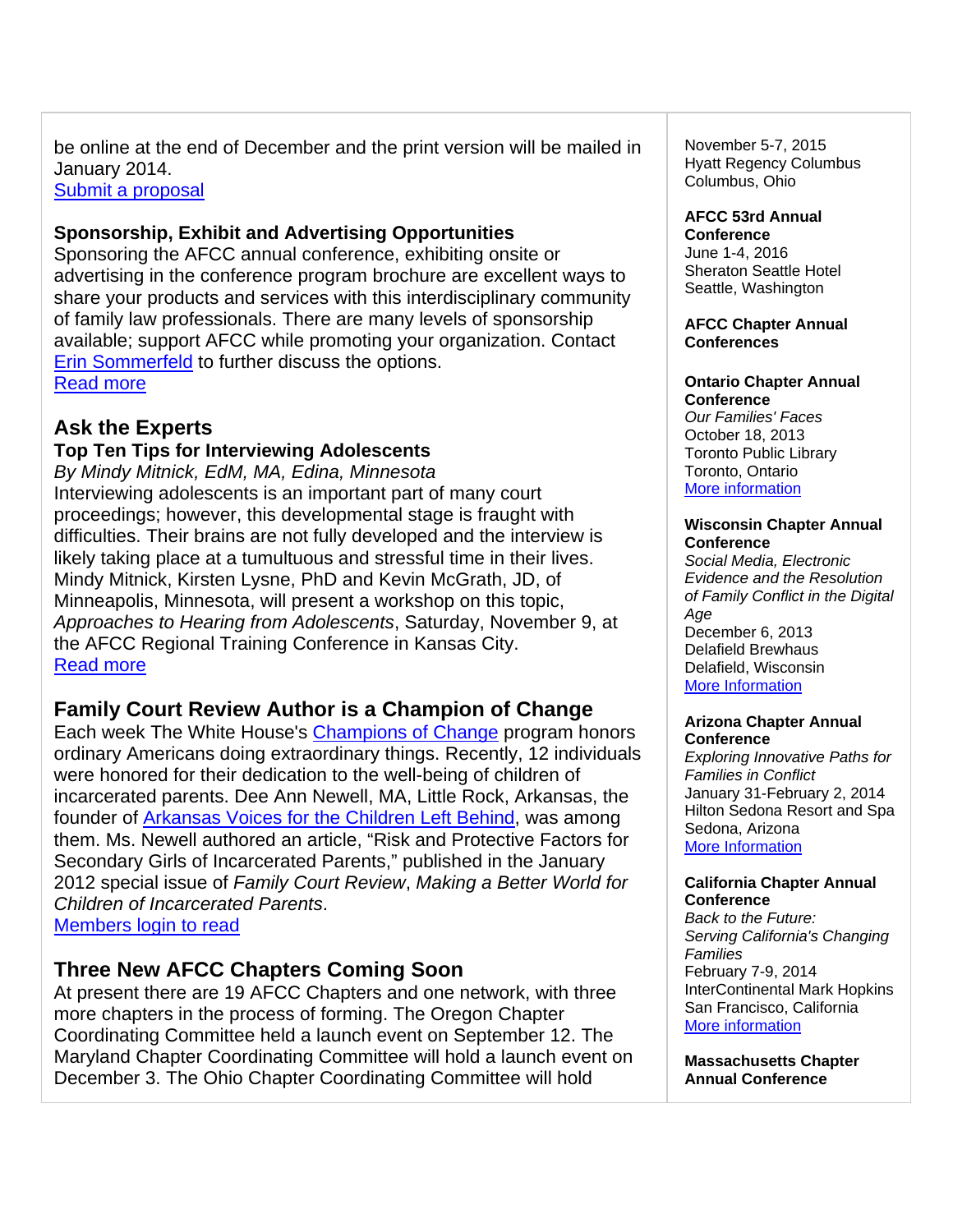several launch events in the next few months throughout the state. If you would like more information about these events or would like to get involved, please contact the appropriate member: Oregon – Kathleen Gillis, Maryland – Ali Doyle, and Ohio - Stephanie Nelson.

## **AFCC Trainings December 2013 in Baltimore**

AFCC, in collaboration with University of Baltimore School of Law's Sayra and Neil Meyerhoff Center for Families, Children and the Courts, is pleased to announce two new training programs. **David Martindale, PhD, ABPP** , will present *The Model Standards and Beyond: Custody Evaluations and Risk Management*, for custody evaluators, lawyers, judges and other professionals who are involved in custody evaluation, December 2-3. **Debra Carter, PhD**, will present *Transforming Family Dynamics: Fundamentals of Parenting Coordination*, for parenting coordinators, mediators, custody evaluators, lawyers, judges, therapists, parent educators and other professionals who work with high-conflict families, December 4-5. Each training program takes place over two full days and is eligible for up to 12 hours continuing education. Discounted rates are available for those registering for both trainings.

Read more

# **ACR Spirituality Section Retreat**

AFCC is proud to join in supporting the 2014 Spirituality Retreat as a collaborating organization. This is the first time AFCC has joined the Association for Conflict Resolution for this event. The retreat will be held July 17-20, 2014, at the Shambhala Mountain Center in Red Feather Lakes, Colorado. Dr. Joan Borysenko, author of more than 20 books on mind-body science, is the featured speaker for the weekend. This event has been held by the ACR Spirituality Section for the past seven years. AFCC members Nan Waller Burnett, Lakewood, Colorado; Christine Coates, Boulder, Colorado; and Leslie Todd, Baton Rouge, Louisiana, are organizers of this year's retreat. Spaces have been set aside for members of AFCC and ACR; there are around 20 spaces remaining for AFCC members.

Online registration and more information

### **Mediation Preparation Survey Invitation**

Timothy Hedeen, PhD, a professor of conflict management at Kennesaw State University and JoAnne Donner are conducting a survey of mediators and their perceptions of parties' preparedness for mediation via an online survey. They hope that their findings will inform enhanced preparation resources and practices to benefit clients and

March 28, 2014 Regis College Weston, Massachusetts More information

### **Join AFCC**

Are you a member? Join or Renew AFCC offers member benefits that promote excellence in practice. View member benefits

### **AFCC Chapters**

Network and share your interdisciplinary view of family court matters on a local level. There are currently chapters in the following states and provinces:

**Australia Alberta Arizona California Colorado Connecticut Florida Illinois Indiana Louisiana Massachusetts Minnesota Missouri New Jersey New York Ontario Texas Washington Wisconsin**  Add an AFCC Chapter to your membership

**AFCC Networks**  New Zealand

#### **Ask the Experts**

Is there a topic you would like to see covered by an AFCC Ask the Experts piece? Email your suggestion

**About AFCC eNEWS**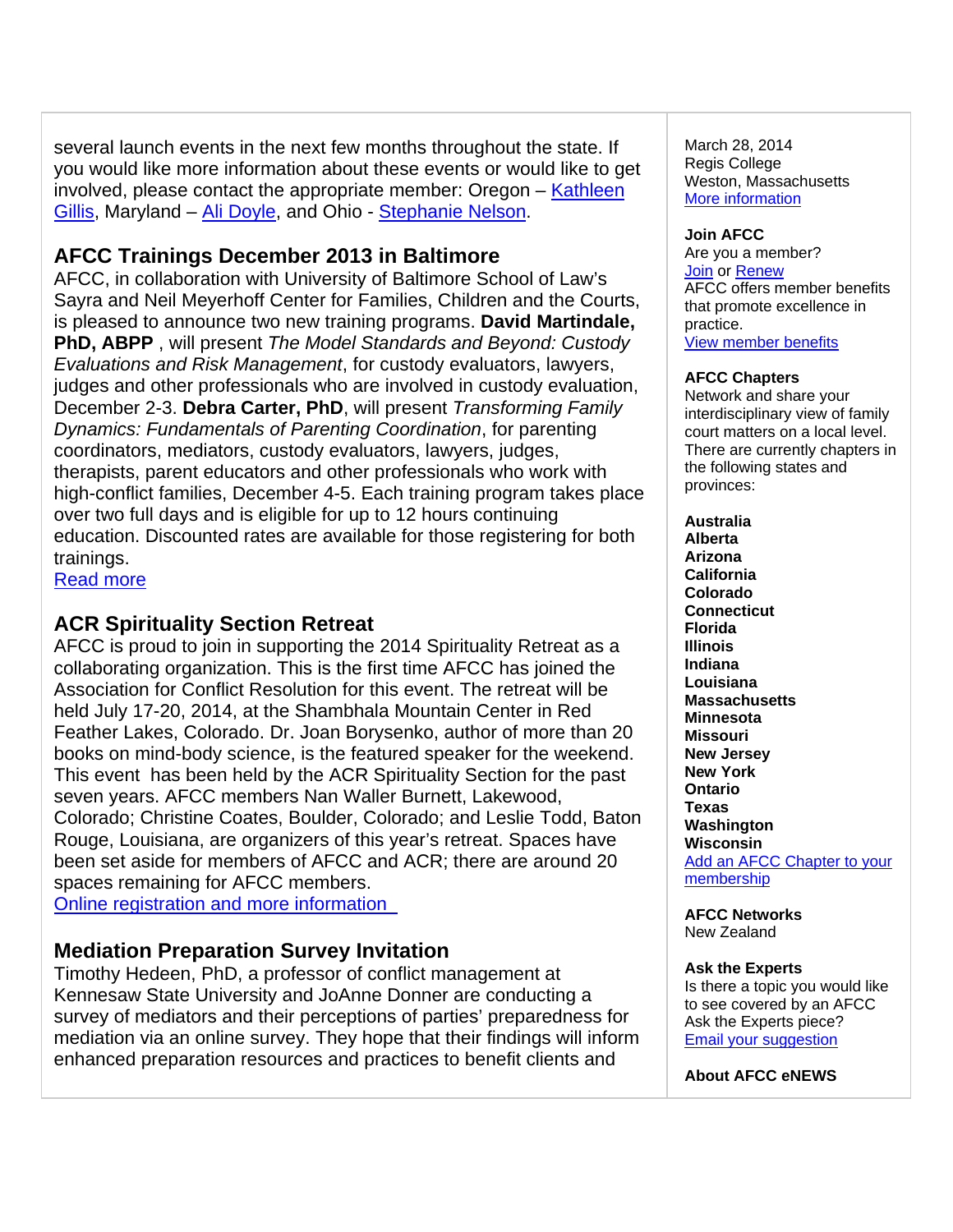mediators. Dr. Hedeen is an AFCC member and serves on the editorial board of the *Family Court Review*. Ms. Donner is a mediator, Certified Divorce Financial Analyst, and holds a Master's in Conflict Management.

Participate in the survey

## **Family Law in the News**

**More Grandparents Serving as Primary Caregivers to Children** *By Emily Alpert, courtesy of the Los Angeles Times* 

As American parents have grappled with financial peril and other woes over the last decade, grandparents have stepped in to help. Grandparents were the main caregivers for more than 3 million children in 2011—a 20% increase from the turn of the millennium, the Pew Research Center reported. Read more

### **Children and Divorce: 'I just want to know why they broke up'**

*By Joanna Moorhead, courtesy of The Guardian* It was Sunday lunchtime; a lunchtime Olly Lambert now realises was jolly and upbeat in a rather forced, unnatural way. "When it was over, my dad took my sister and me into the garden, and said he and my mum hadn't been getting on very well lately and had decided to separate. I remember bursting into tears and running off to my friend's house just to get away. It felt like a collapse of everything I had known, everything I knew I could rely on…" Read more

Readers are welcome to forward this e-newsletter to interested colleagues. All opinions expressed are those of the author and do not necessarily reflect those of AFCC.

**Editor:**  Erin Sommerfeld editor@afccnet.org



**Unsubscribe**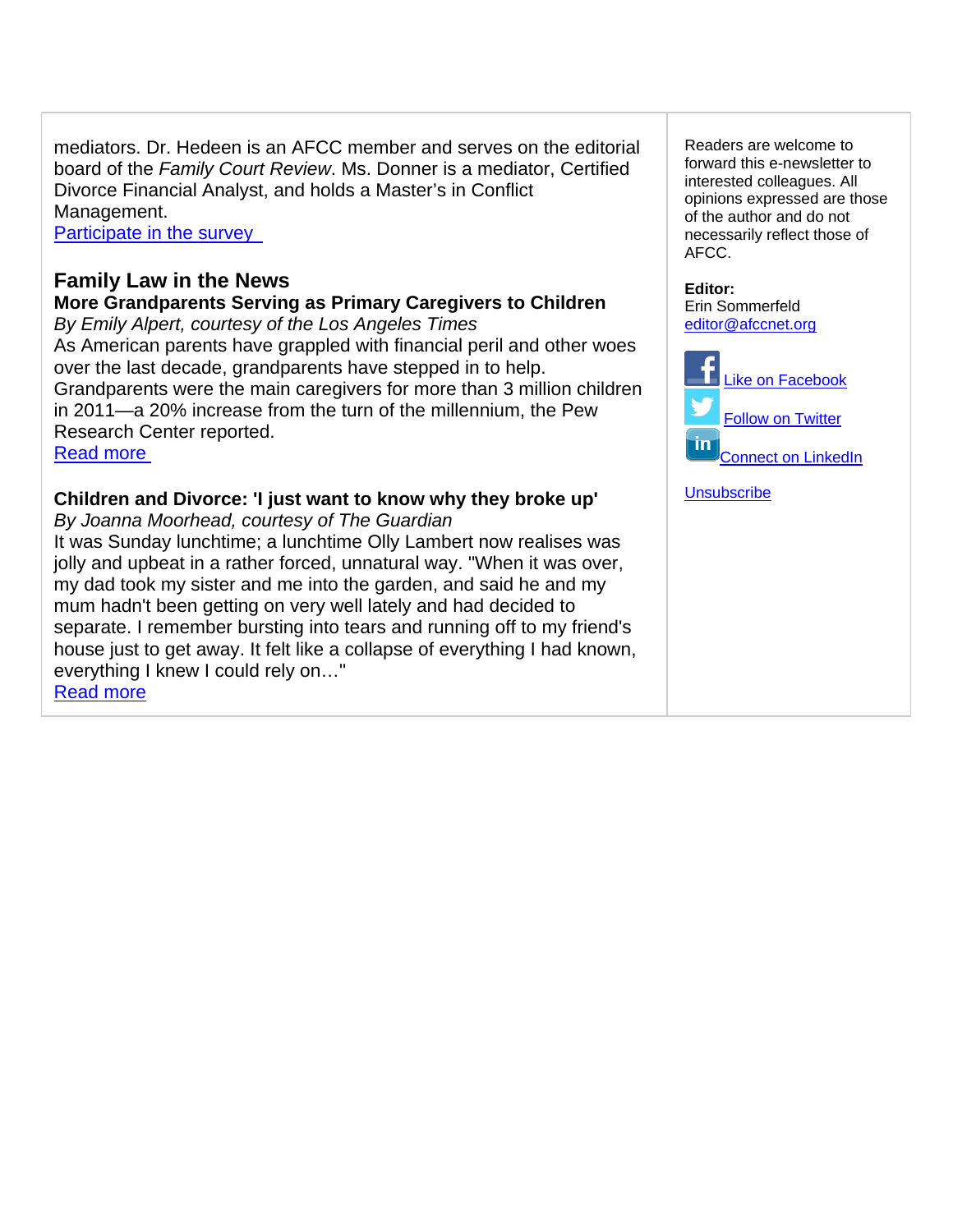

## **Ask the Experts**

Top Ten Tips for Interviewing Adolescents *By Mindy F. Mitnick, EdM, MA, Licensed Psychologist* 

#### **1. Be aware: Adolescent brains are "under construction."**

Brain development continues through adolescence into the early 20's. The prefrontal lobe, which regulates judgment, planning and problem solving abilities, impulse control, organization and priority setting, is the last to complete development. The combination of brain immaturity and hormonal changes often results in decision-making driven by emotions, all-or-none thinking and desire for immediate reward.

#### **2. Expect adolescent reasoning to differ from both children's and from adults'.**

Adolescents are typically not concrete and literal in their thinking as are younger children. Nevertheless, they may have difficulty taking others' perspectives—including their parents' and siblings'—because they remain self-focused. Younger teens are less capable than older teens in imagining the consequences of their choices. When making decisions, adolescents differ from adults in considering fewer options, generating and using less information, and determining the importance of the information they do use. Teens often overestimate their ability to handle challenging situations and make informed thoughtful choices.

#### **3. Understand the need for control.**

A common theme you may hear from adolescents is "it's my life." Some adolescents have been told that they can decide the residential arrangements at a fixed age, such as 13. These teens may present what appears to be a "canned" statement about their preference. Be careful about jumping to the conclusion that this statement results from undue parental influence. Some teens rehearse what they want to say in their interview because they feel strongly about the outcome of the parents' dispute. On the other hand, when you hear statements such as "we think," and "we want," the adolescent may be aligned with a parent and you will want to assess whose needs are represented by this alignment: the parent's or the teen's. Some adolescents may express a strong preference for a particular parenting schedule, while other adolescents will tell you they want flexibility, meaning they get to decide on an ongoing basis where they reside. Explore with them other decisions they have made to assist in determining whether "flexibility" is a way to avoid structure and accountability. For instance, you might ask whether or not they follow a curfew, and whether they have been in any trouble at school and/or in the community.

#### **4. Avoid pressuring adolescents to state a preference**.

Some adolescents actively avoid offering their own wishes. They may deny having a preference for a variety of reasons: they don't want to hurt either parent's feelings, they fear the consequences of expressing a preference, sibling(s) or others have encouraged them to remain neutral, and/or they are protective of a parent who is emotionally dependent on them. Adolescents may be focused on what is "fair" to one or both parents instead of what they really need. Some teens are acutely aware of the financial ramifications of where they live, or what schedule they follow, because a parent has shared information about child support, possession of the family home, and/or the possibility of having to move to more affordable housing.

You may be able to gently assist an adolescent in expressing their own wishes with a statement such as, "If we could just talk about you for a little bit, I wonder what the schedule would look like?"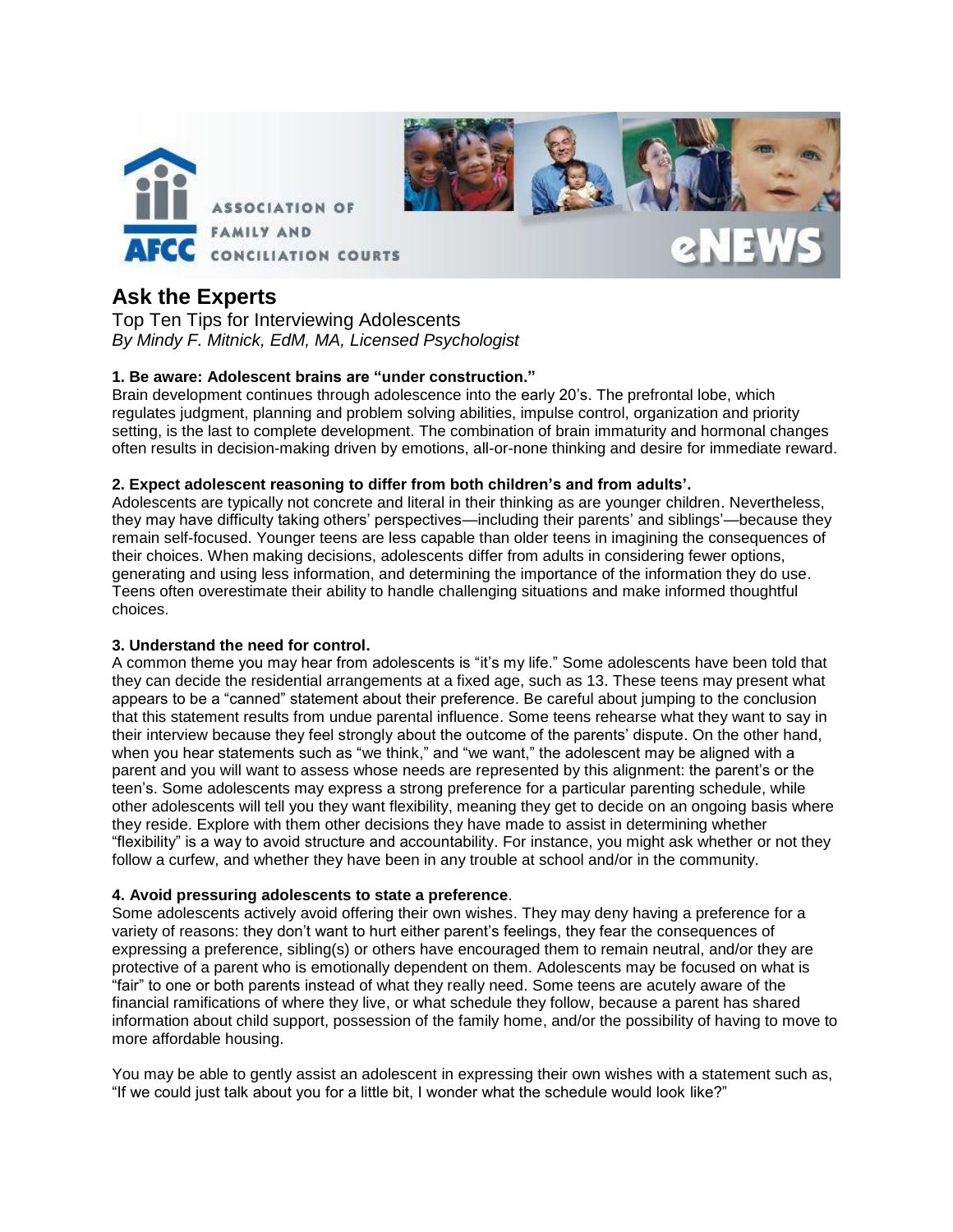#### **5. Building rapport is essential.**

Interviews should typically begin with a "settling in" phase to accomplish three goals: 1) Convey to the adolescent the interviewer's sincere interest in listening to them; 2) Inform the interviewer about the teen's communications style and abilities; and 3) Explain the purpose of the interview. One way to start the interview is to introduce yourself and explain your role, for instance you might say, "My name is eand my job is to talk to/listen to family members to help gather information about what would be best for the family." You may want to ask the teen if they know why they are talking with you. Don't be surprised if they say they do not, since early on in the interview they may be afraid of making a mistake. Sometimes teens think they know why they are meeting with you, but don't have it exactly right, thinking something along the lines of, "you're going to decide where I live." Unless you are the judge, a simple correction is helpful, such as "I'm going to make some recommendations, but I'm actually not the person who decides. If your mom and dad don't agree, the person who decides will be the judge." Depending on your role, you may need to explain the limits of confidentiality before you begin questioning, a statement like, and "What we talk about today is not private. I will be writing a report/talking with your parents telling the judge, etc." is sufficient.

#### **6. Engage the adolescent's attention.**

Ask the teen questions about what's important to them, such as sports or other after school activities, music they enjoy or video games they play. This demonstrates your willingness to listen to them, rather than only to gather information to do your job. Be careful about sharing personal information. Some adolescents will appreciate hearing about the sport you played in high school; others will think you are not really interested in them. Depending on your role you may want to ask what they like about, or would like to change about, each parent, their relationships with siblings, their school performance, and any risky behaviors. "Some of the teens I talk with have tried alcohol/marijuana…Tell me about your drinking/smoking…"

#### **7. Invite narrative reports.**

Using open-ended questions will encourage the adolescent to provide information from their perspective. When you ask yes/no questions, you will limit the information coming from the teen and maximize the information coming from you: "Tell me about calling 911" vs. "Did you call 911 because you were scared?" Questions that begin with "Tell me about…", "Tell me more about…" and "Then what happened?" tap into free recall memory, the most accurate source of information. When the teen begins a narrative answer, avoid interrupting them as it can disrupt the memory. You can go back and ask for details after they are done, by following up with something like, "You said your mom was really mad at your sister. Tell me more about that."

#### **8. Understand their time perspective.**

Although adolescents understand the meaning of time concepts such as "last year," their focus tends to be in the here-and-now and the immediate future. Asking questions about who usually helps them in various ways, with homework for example may only generate answers about this current school year. Similarly, asking them to project into an unknown future, ("what if" questions) may simply produce an "I don't know", response, rather than encourage them to think through possible outcomes.

#### **9. Signal what your topic is.**

*You* may know all of the topics you plan to cover, but the teen will do best if you let them know what you are talking about. Statements such as, "Now I want to talk about how you've been doing in school" and "I want to talk about something different now" reduce confusion and enhance the teen's sense of competence in the interview.

#### **10. Pay attention to how you end the interview.**

Ending the interview on a respectful note will help reduce the teen's anxiety about what they said and didn't say. Thank them for working hard and answering so many questions. Consider an open invitation to tell you more, when you're wrapping up you could say "I've asked a lot of questions today, but I might have missed something important. Is there anything you want to tell me?" Also, consider offering the opportunity to ask any questions they might have, such as "Since I've asked you so many questions, it seems only fair that you could ask me something." By asking this question, you may learn something that has been on the teen's mind through the whole interview, for instance, "When will this go to court?"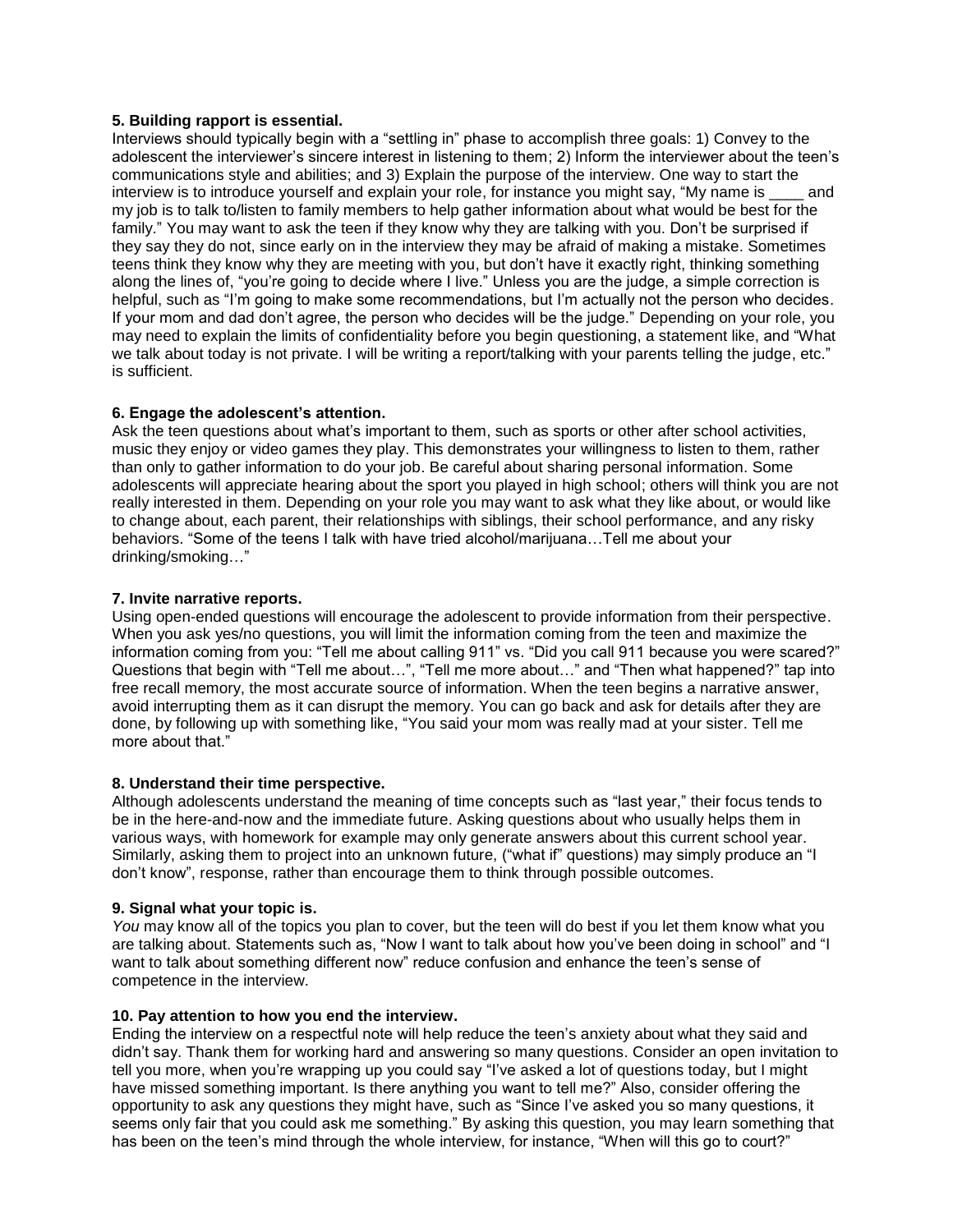Mindy F. Mitnick is a Licensed Psychologist practicing in Minneapolis. She received a Master of Education from Harvard University and a Master of Arts from the University of Minnesota. She specializes in work with families in the divorce process and with victims of abuse and their families. Ms. Mitnick has trained professionals throughout the country and abroad in identification and treatment of child abuse, the use of expert witnesses in child abuse and divorce cases, effective interviewing techniques with children, interventions in high-conflict divorce and the impact of psychological trauma. She has been a speaker for AFCC, the National Child Protection Training Center, National Center for Prosecution of Child Abuse, National Association of Counsel for Children, the American Academy of Matrimonial Lawyers and numerous statewide multidisciplinary training programs. Ms. Mitnick has written and taught extensively about the assessment of child sexual abuse allegations during custody disputes. Ms. Mitnick served as a member of the ABA Criminal Justice Section Task Force on Child Witnesses and as a member of the AFCC Task Force on Court-Involved Therapy. She is serving her second term on the Board of Directors of AFCC.

You can learn more on this topic at a workshop, *Approaches to Hearing from Adolescents* on Saturday, November 9 at the Regional Training Conference in Kansas City. Kirsten Lysne, PhD and Kevin McGrath, JD of Minneapolis, Minnesota will present with Mindy Mitnick. [More information.](http://www.afccnet.org/ConferencesTraining/AFCCConferences/ctl/ViewConference/ConferenceID/46/mid/615)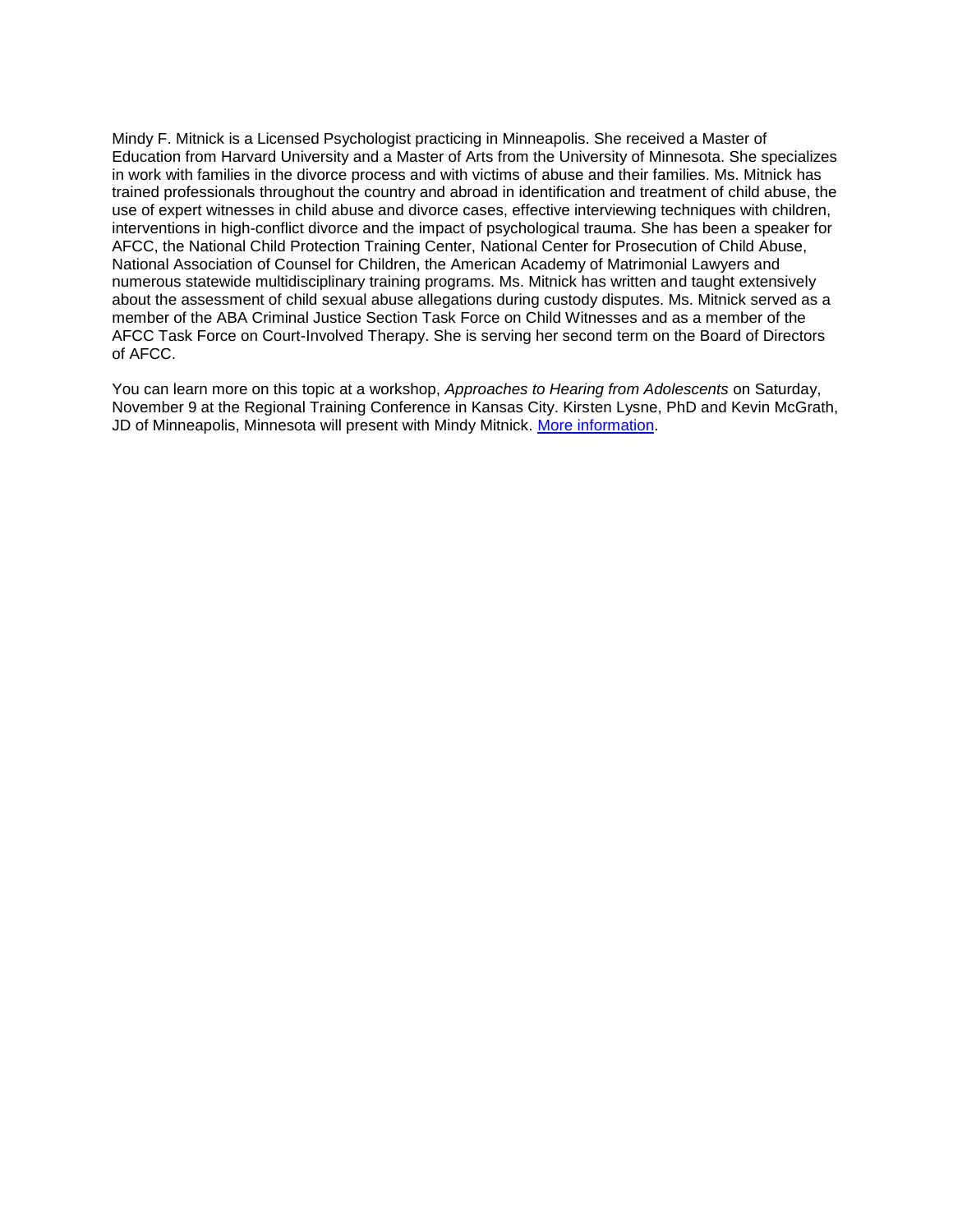

**Member Profile**  *Isolina Ricci, PhD, San Ramon, California*



Early in Isolina Ricci's career working with divorcing families, one of her mentors said, "There are no experts. This isn't even a field yet." More than four decades later, the field has become well-defined and Isolina is one of the leading experts on two homes and parenting after divorce. Much has changed in the forty years she has been working as a clinician, mediator, mediator trainer, and statewide coordinator for court services. In the mid-1970s, many of today's professions, and the concept of shared parenting and co-parenting, simply did not exist. Isolina was instrumental in helping to develop some of these concepts and the language we now use every day. Today, she continues her private practice as a licensed marriage and family therapist and co-parenting counselor, performs consulting work, writes and occasionally presents at conferences and trainings for professionals.

Isolina's formal work with separating and divorcing families began in 1973 when she was completing her master's thesis, "Soul Communities Among Middle Class Americans." Her thesis explored the role of friendship groups in mitigating the stress of major life transitions, and uncovered the alarming stress and hopelessness experienced by some divorcing women. At the insistence of her thesis committee, she designed and implemented an educational program for divorcing parents, incorporating her earlier work with groups with the study findings. The resulting program was one of the first of its kind for single mothers and fathers. Isolina began teaching the program through UCLA Extension on weekends. Remarkably, more than 200 people attended the first session of "Making it Alone."

At a meeting of Parents Without Partners, Isa met AFCC founder and journal editor, Meyer "Mike" Elkin. He subsequently invited Isolina to present to the Los Angeles California Conciliation Court personnel staff, where he was then director. At that time only a few California Family Conciliation Court service programs had begun providing custody counseling, a precursor to the court mediation we know today. She presented her concepts of two homes, father involvement, post-divorce co-parenting, the "business" approach to parent interaction, and how to develop a "parenting agreement" (now called a parenting plan). The agreement included positive terminology such as primary residence, live with, rights and responsibilities (rather than terms like: custody, visitation or broken home). These were new ideas that had not yet taken hold. Meyer insisted that Isolina present at the next AFCC conference and join AFCC, which she did in 1974, making her one of our longest continuous members.

In 1976, Isolina's first article for *Conciliation Courts Review* (now *Family Court Review*) was published. The article was titled *"*Dispelling the Stereotype of the Broken Home*"* and presented the two home sevenstage model, custody, psychological factors and the important role of fathers. The concepts presented in the article remain relevant today, as do those in her July 1989 article, *"*Mediation, Joint Custody, and Parenting Agreements: A Time to Review and Refine*.*" AFCC members can read these articles [here](https://www.afccnet.org/MemberLogin?returnurl=https://www.afccnet.org/FamilyCourtReviewArchives) in Volume 12, Number 2 and Volume 27, Number 1, through the *Family Court Review* online archives.

Through her clinical work, training mediators, court personnel and teaching co-parenting classes, Isolina refined her concepts. These core concepts eventually became the classic book, *Mom's House, Dad's*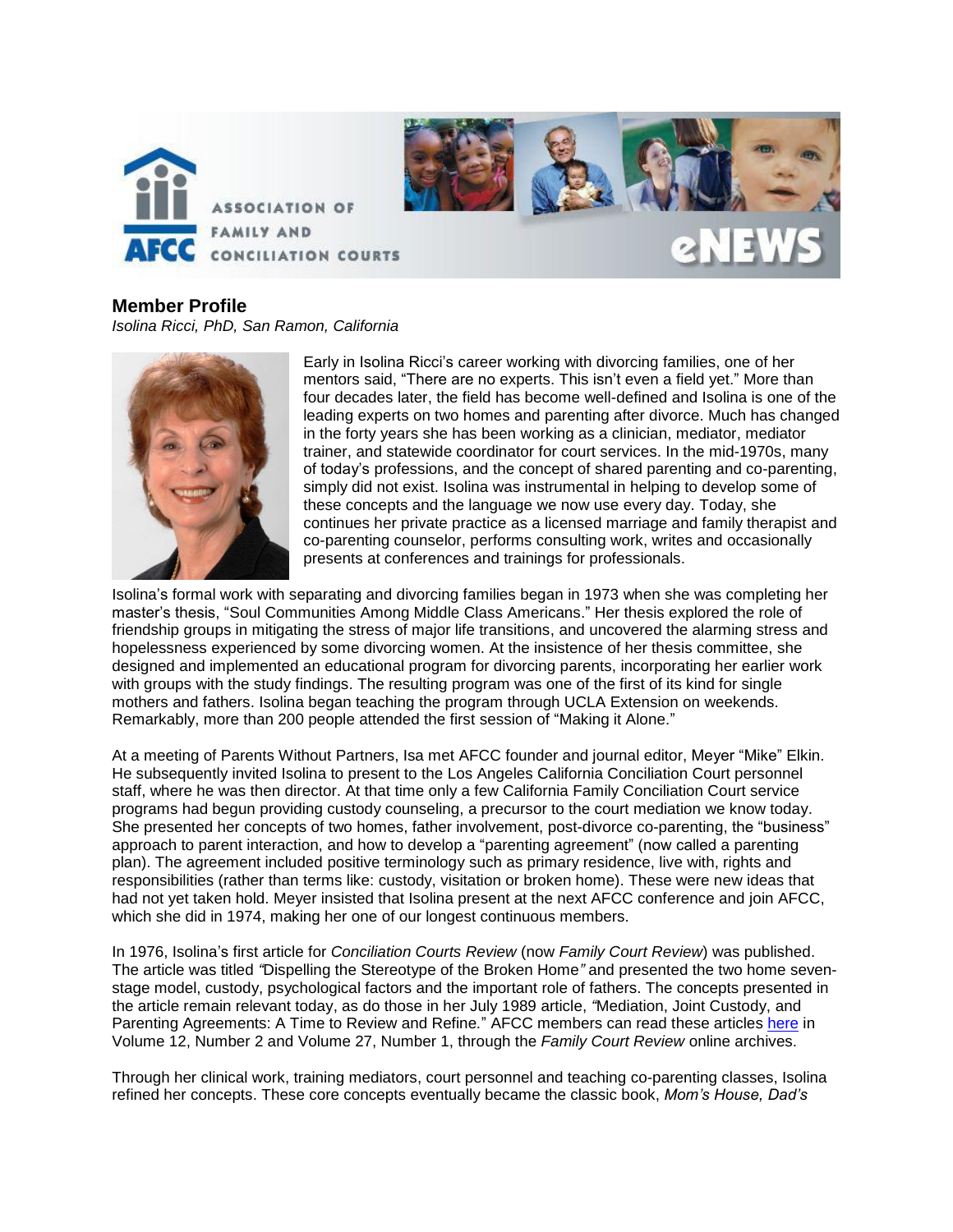*House*. One of Isolina's early mentors was adamant that she document the frameworks she was developing, so she registered her manuscript with the Author's Guild in Los Angeles in 1975. Her book was tentatively titled *Beyond the Broken Home* and was subsequently turned down by a series of publishers, including one who mistakenly said, "It's been done," referring to just one book that had been published on divorce at the time. By 1979, Isolina had signed a contract with McMillian and the first edition of *Mom's House, Dad's House* was published in 1980.

In 1984, Isolina received her PhD from Stanford in interdisciplinary studies: family law, family studies, educational policy and administration. Her doctoral dissertation was titled, "An Exploration of the Parents' Post Divorce Relationship and Child Behavior". The study further convinced her that the field needed a far deeper understanding of what constituted effective dispute resolution, parent to parent communications, parenting, and child development before, during and after separation or divorce. "Parents needed this, but so did we, as professionals." Isolina said.

The California state legislature, persuaded in part by California members of AFCC, passed Title X of the California Family Code in 1984.Previously, legislation had authorized joint custody and established mandatory mediation in each family court for child custody disputes, but with no mandate or provision for mediator training. This new statute provided funding for ongoing training, statistical reporting, research, and a grant program. By 1986, the California Statewide Office of Family Court Services (SOFCS) had been created within the Administrative Office of the Courts to implement Title X and Isolina was its first director. Over the 15 years she was with the AOC, Isolina and her colleagues developed a multidisciplinary continuing education program for court connected service professionals and numerous programs and services for both professionals and litigants, this included work with the Family Law Advisory Committee to develop standards of practice for mediation, evaluation, parent education, and domestic violence. The SOFCS was the first office of its kind. "Throughout my career, I have been blessed with colleagues who were talented and committed to their work and SOFCS was no exception. It was an exciting collaboration between us in SOFCS and with the courts." Isolina said.

A statewide needs assessment of all family courts was conducted in 1986 and 1987. The "Statewide Needs Assessment for California Family Courts," for which Isolina served as principle investigator and author, included input from attorneys, judges, commissioners, court staff and litigants. The results of this study became the basis for planning many of the programs and services that would be created during Isolina's tenure at SCFCS. Isolina wrote an article for *Family Court Review* summarizing the results of the study. That article, along with others documenting the innovation happening in SOFCS can be found in Volume 30 Number 2, April 1992.

The second edition of *Mom's House, Dad's House* was published in 1997. Isolina prepared to update the book by sending a survey to colleagues asking them what they thought should change. As it turned out, they did not want to change anything, but wanted to add to it; as a result, 150 pages of new material were added. Isolina explains, "Co-parenting is a complex challenge. I believe that most parents want to do what is best for their child but they need accurate, easy-to-digest information with practical guides that address everyday issues. Having those tools before and after divorce is as important as having them during the divorce process." A book for parents and children, *Mom's House, Dad's House for Kids,* was published later in 2006. Isolina explains, "The book is intended to be a quiet, gentle book that empowers children not just with information but with encouragement to build skills and a sense of mastery. It is also a support for parents."

Isolina incorporated her most recent tools and upgrades in the *Co-Parenting Toolkit: The Essential Supplement for Mom's House, Dad's House*, which was published last year. The *Toolkit* uses photographs, sayings, and icons to engage several senses at once. It contains around twenty quizzes and a number of guidelines. "As an educator," Isolina explained, "it's important that I offer information constructed with brain and learning research in mind so people can absorb information quickly and find it interesting enough to retain." The *Toolkit* also includes two chapters on effective parenting styles and what children want from their parents.